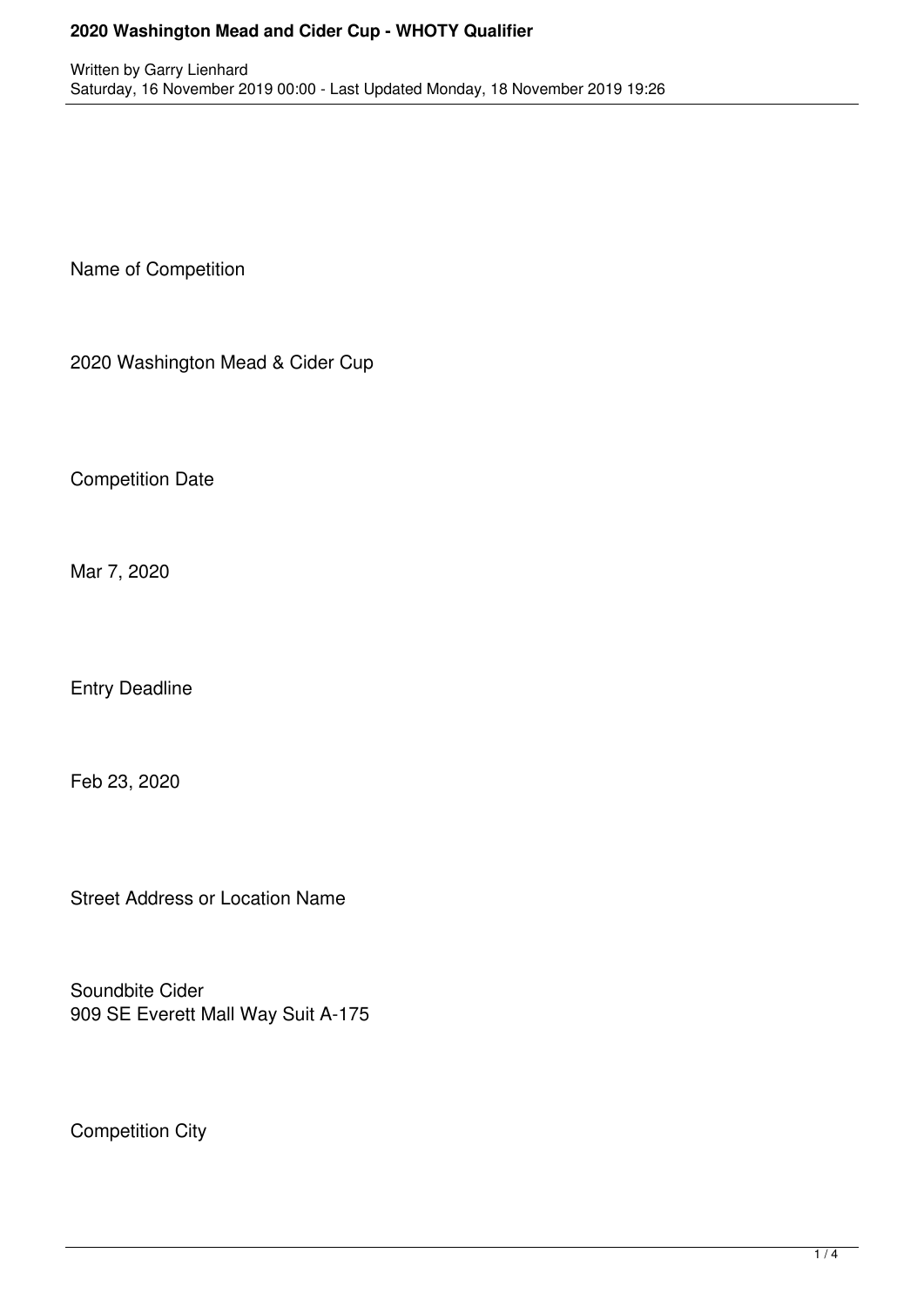Written by Garry Lienhard Lienhard Lienhard Lienhard Lienhard Lienhard Lienhard Lienhard Lienhard Lienhard Lie Saturday, 16 November 2019 00:00 - Last Updated Monday, 18 November 2019 19:26

Everett

Competition State

WA

Competition Zip/Postal Code

98208

Competition Entry Fee

\$7 / entry

Number of Bottles Required

Two 10-12 oz bottles or Two 750ml bottles

Competition Website

http://beerrenegades.com/competitions/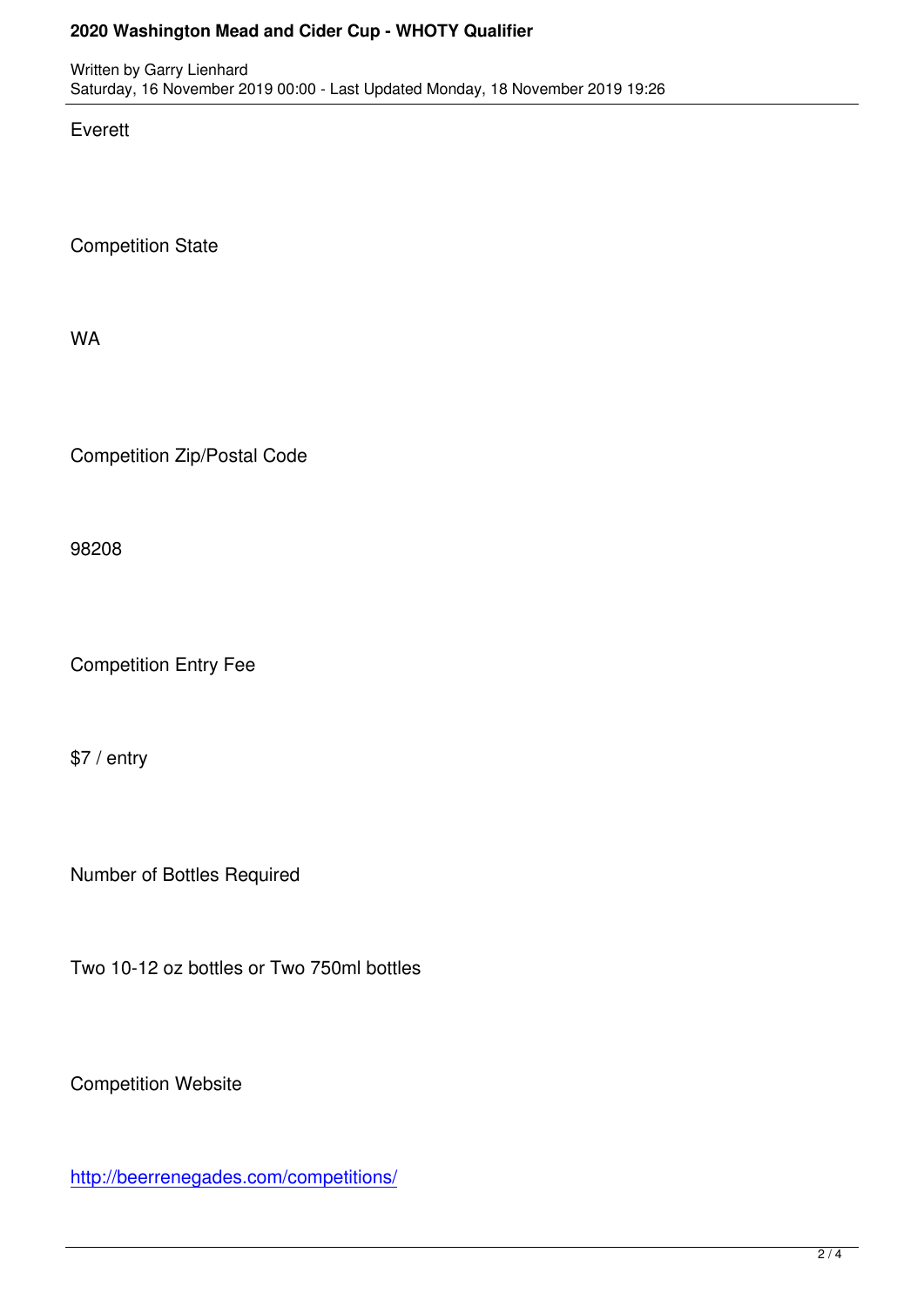## **2020 Washington Mead and Cider Cup - WHOTY Qualifier**

Sponsoring Club

Beer Renegades of Everett Washington (BREW)

Drop/Mail Location Information

2020 Washington Mead & Cider Cup! This competition will be using 2015 BJCP Style Guidelines M1 - N

**Organizer's Contact Information**

Name

Brian Scott

Phone

(614) 354-9908

E-mail